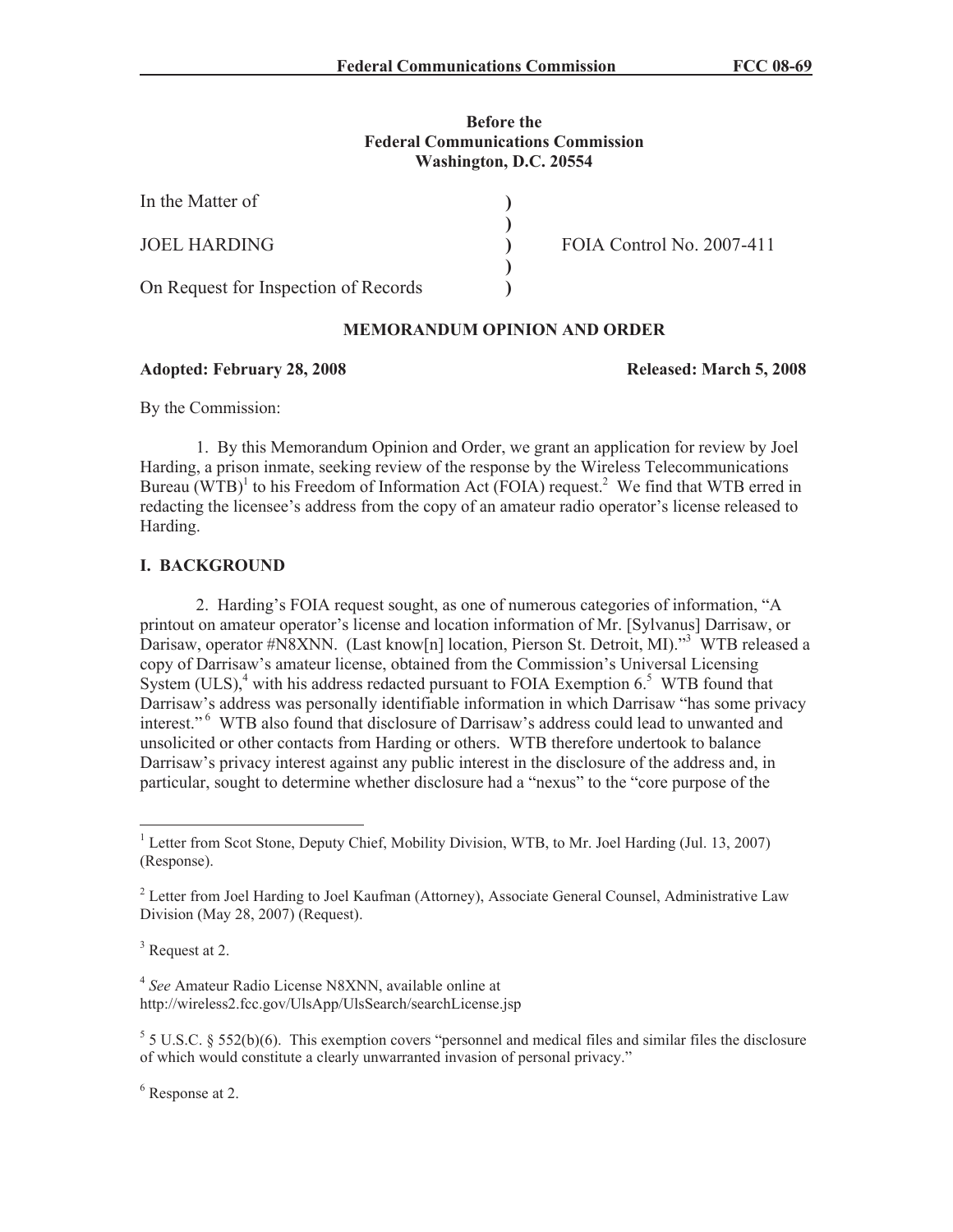FOIA," namely, "the public's understanding of the Commission's performance of its duties."<sup>7</sup> WTB found no such public interest and, accordingly, redacted Darrisaw's address.

3. In his application for review, $<sup>8</sup>$  Harding disputes WTB's finding that Darrisaw has a</sup> privacy interest in his address because Darrisaw's address is in the public domain. Specifically, Harding observes that the partially-redacted copy of Darrisaw's license released to him was printed from the public Internet web site for the ULS.<sup>9</sup> The released copy indicates that it is "a record of public information contained in the FCC's licensing database. . . ."<sup>10</sup> Harding argues that by making this and other licenses readily available to the public via the Internet, the Commission makes clear that the information in those licenses ordinarily will not be protected from disclosure, that Darrisaw should have foreseen that his address would become publicly known and that he thus waived any privacy interest in the address.<sup>11</sup> Harding further asserts that he is acquainted with Darrisaw and denies any improper intent in seeking his address.<sup>12</sup>

#### **II. DISCUSSION**

4. We agree with Harding that Darrisaw's address should not have been withheld under Exemption 6. We are guided in our analysis by the Supreme Court's discussion of privacy in *Reporters Committee.*<sup>13</sup> In that case, the Supreme Court held that in applying the exemption, the agency must weigh the personal privacy interest in the material requested against the public interest in disclosure, specifically "the nature of the requested document and its relationship to 'the basic purpose of the Freedom of Information Act 'to open agency action to the light of public scrutiny.<sup>""14</sup> In this regard, we agree with WTB that Harding has shown no public interest at all in the disclosure of Darrisaw's address, but only his own private interest in contacting Darrisaw. Thus, the question turns on whether Darrisaw has a privacy interest in the information submitted to the Commission with his application and now contained in the license granted as a result.<sup>15</sup>

<sup>8</sup> Letter from Joel Harding to Office of General Counsel (Aug. 2, 2007) (AFR).

 $<sup>9</sup>$  AFR at 2.</sup>

<sup>10</sup> *See* note 4, *supra.* 

 $11$  AFR at 2-3.

 $12 \, Id.$ 

<sup>15</sup> *See National Ass'n of Retired Federal Employees v. Horner,* 879 F.2d 873, 879 (D.C. Cir. 1989), *cert. denied,* 494 U.S. 1078 (1990) ("even a modest privacy interest outweighs nothing every time").

<sup>&</sup>lt;sup>7</sup> Id., citing U.S. Dept. of Justice v. Reporters Committee for Freedom of the Press, 489 U.S. 749, 773, 775 (1989) (*Reporters Committee).*

<sup>13</sup> *See* note 7, *supra. Reporters Committee* dealt with FOIA Exemption 7(C), which covers "records or information compiled for law enforcement purposes, but only to the extent that the production of such law enforcement records or information . . . could reasonably be expected to constitute an unwarranted invasion of personal privacy," rather than Exemption 6. Although the coverage of Exemption 6 is somewhat narrower than that of Exemption 7(C) ("would constitute a clearly unwarranted invasion" versus "could reasonably be expected to constitute an unwarranted invasion"), the Supreme Court has explained that for purposes of the *Reporters Committee* analysis, the distinction is "of little import." *See U.S. Dep't of Defense v. FLRA*, 510 U.S. 487, 496 n.6 (1994).

<sup>14</sup> *Reporters Committee*, 489 U.S. at 771-72.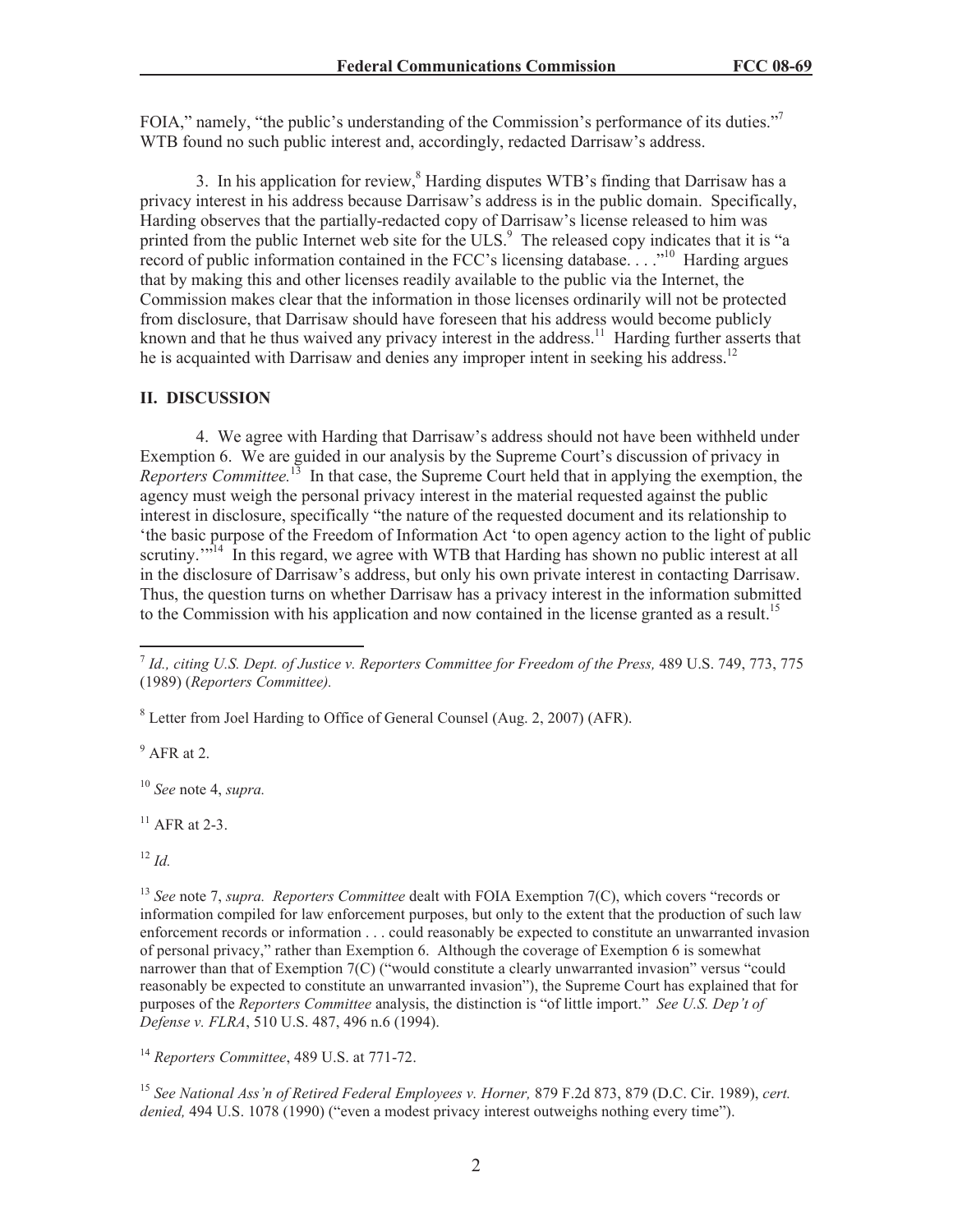5. In this regard, we agree with WTB that courts have found in several contexts that individuals have a significant privacy interest in their address for the reason that WTB cites, namely, that disclosure of an individual's address might subject that person to unwanted contact.<sup>16</sup> We share WTB's concern that disclosure of Darrisaw's address might subject him to harassment or other unwanted contact by Harding or others.

6. We must also consider, however, whether such a privacy interest may be found in this case, where the personal information on the license, including Darrisaw's address, was voluntarily submitted by him and now is routinely available to the public on the Internet via the Commission's ULS system. The Supreme Court's discussion in *Reporters Committee* persuades us that a privacy interest cannot be found under those circumstances. In *Reporters Committee,*  the Supreme Court considered a request for the disclosure of "rap sheets," maintained by the Department of Justice (DOJ), which contain descriptive information about individuals, and the history of their arrests, convictions, charges, and incarcerations.<sup>17</sup> In considering the status of the rap sheets, the Supreme Court recognized that to be private, information did not have to be totally secret. The Court explained that "privacy encompasses the individual's control of information concerning his or her person. In an organized society, there are few facts that are not at one time or another divulged to another."<sup>18</sup> The Court further explained "information may be classified as 'private' if it is 'intended for or restricted to the use of a particular person or group or class of person: not freely available to the public'."<sup>19</sup> The Court found that the rap sheets met this definition of private, although they could be disclosed in some circumstances to the extent that such disclosures reflected "a careful and limited pattern . . . involving a restriction of information 'to the use of a particular person or group or class of persons.'"<sup>20</sup>

7. The Court further found that the private nature of the rap sheets was not lost because the information contained therein was available in other public records. The Court held that "there is a vast difference between the public records that might be found after a diligent search of courthouse files, county archives, and local police stations throughout the country and a computerized summary located in a single clearinghouse of information.<sup>"21</sup> The Court referred to

<sup>16</sup> See U.S. Dep't of Defense v. FLRA, 510 U.S. at 500-01 (disclosure of telephone numbers and home addresses of federal employees might lead to influx of union-related telephone calls and mail); *Forest Guardians v. U.S. Federal Emergency Management Agency,* 410 F.3d 1214, 1220-21 (10th Cir. 2005) (disclosure of information that could lead to federal flood policyholders names and addresses might subject them to unwanted contacts and solicitations by private insurance companies); *National Ass'n of Retired Federal Employees v. Horner,* 879 F.2d at 878 (disclosure of retired federal employees names and addresses would result in a "barrage of solicitations"); *Knight v. NASA,* No. 2:04-cv-2054-MCE-GGH (E.D.Cal. Dec. 21, 2006), *reported at* 2006 WL 3780901 at \*6 (disclosure of names and contact information for non-federal employees could be abused through unwanted solicitation and the like).

<sup>17</sup> *Reporters Committee*, 489 U.S. at 751-52.

<sup>18</sup> *Id.* at 763 (footnote omitted).

<sup>19</sup> *Id.* at 763-64 (footnote omitted), *citing* Webster's Dictionary*.*

<sup>20</sup> *Reporters Committee*, 489 U.S. at 765. The Court found that DOJ generally treated the rap sheets as confidential and, with certain enumerated exceptions, that use of the rap sheets was restricted to governmental purposes. *Id.* at 752.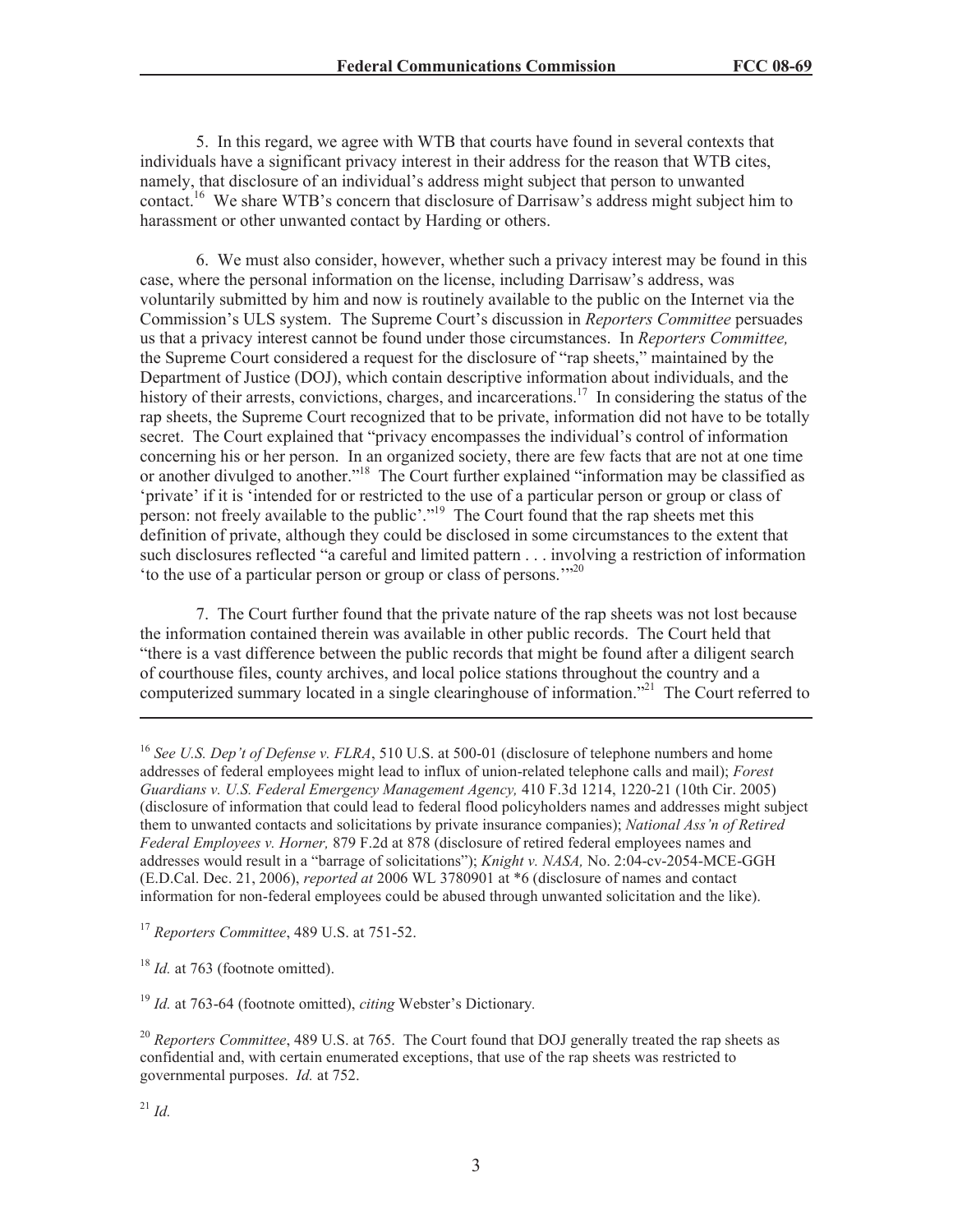this as the "practical obscurity" of the rap sheet information, and held that the subject of the rap sheet had an interest in maintaining the degree of privacy that such practical obscurity provided.<sup>22</sup>

8. Here, by contrast, Darrisaw's license itself, unlike the rap sheets in *Reporters Committee,* is a public document pursuant to a Commission rule that is published in the Code of Federal Regulations.<sup>23</sup> Unlike the rap sheets, the license (and with it the information contained therein) is not merely disclosed for selected purposes, but is routinely available to the public. Any member of the public can obtain an unredacted copy of the Darrisaw license showing Darrisaw's address by downloading it from the Commission's Internet website.<sup>24</sup>

9. Moreover, the treatment of Darrisaw's license under the Privacy Act<sup>25</sup> further underscores its public nature. Under the Privacy Act, records that are contained in a system of records may be routinely disclosed pursuant to "routine uses" published in the Federal Register.<sup>26</sup> The Darrisaw license is part of a system of records,<sup>27</sup> and one of the routine uses specified is:

Public access--the licensee records will be publicly available and routinely used in accordance with Subsection b. of the Privacy Act; ITIN Numbers<sup>28</sup> and material which is afforded confidential treatment pursuant to a request made

<sup>23</sup> *See* 47 C.F.R. § 0.453(a)(iii)(E) (indicating public availability of authorizations in wireless radio services).

<sup>24</sup> *See* note 4*, supra.*

<sup>25</sup> 5 U.S.C. § 552a. In *Reporters Committee,* the Court cited the Privacy Act as evidence of a congressional concern, relevant to the FOIA, over the privacy of personal information. *Reporters Committee*, 489 U.S. at 766-67.

 $^{26}$  5 U.S.C. § 552a(b)(3), (e)(4)(d).

<sup>27</sup> Wireless Services Licensing Records FCC/WTB-1, 71 Fed. Reg. 17234, 17269-70 (Apr. 5, 2006).

 $^{22}$  *Id.* at 780. Other courts have also held that the alternative availability or prior disclosure of private information did not render it public information. *See U.S. Dep't of Defense v. FLRA*, 510 U.S. at 500-01 (1994) (agency not required to provide employees' home addresses although they are available through telephone directories and voter registration lists); *Rugiero v. U.S. Dep't of Justice,* 257 F.3d 534, 544-45 (6th Cir. 2001), *cert. denied,* 534 U.S. 1134 (2002) (Department not required to disclose names of jurors to criminal defendant although names were disclosed to defense attorney in connection with allegations of jury tampering); *Sherman v. U.S. Dep't of the Army,* 244 F.3d 357, 362-64 (5th Cir. 2001) (social security numbers can be redacted from database of service awards although the Army had previously disclosed social security numbers, for example, in press material about awards); *Abraham & Rose, P.L.C. v. U.S.,*  138 F.3d 1075, 1083 (6th Cir. 1998) (IRS database of tax lien filings not disclosed although information available in publicly recorded filings); *Dayton Newspapers, Inc. v. Dep't of Veteran Affairs,* 257 F. Supp.2d 988, 1010 (S.D.Ohio 2003), *recon. granted on other grounds, reported at* 2005 WL 2405992 (VA not required to disclose names of claimants who filed lawsuits although computerized search of court records could reveal names). In none of these cases, however, was the record requested itself public, as defined by *Reporters Committee*.

 $^{28}$  In the above quotation from the system of records notice, "ITIN" refers to individual taxpayer identification number, *i.e.,* social security number. Despite the provision quoted above, the licensee's social security number is not actually entered into the ULS system.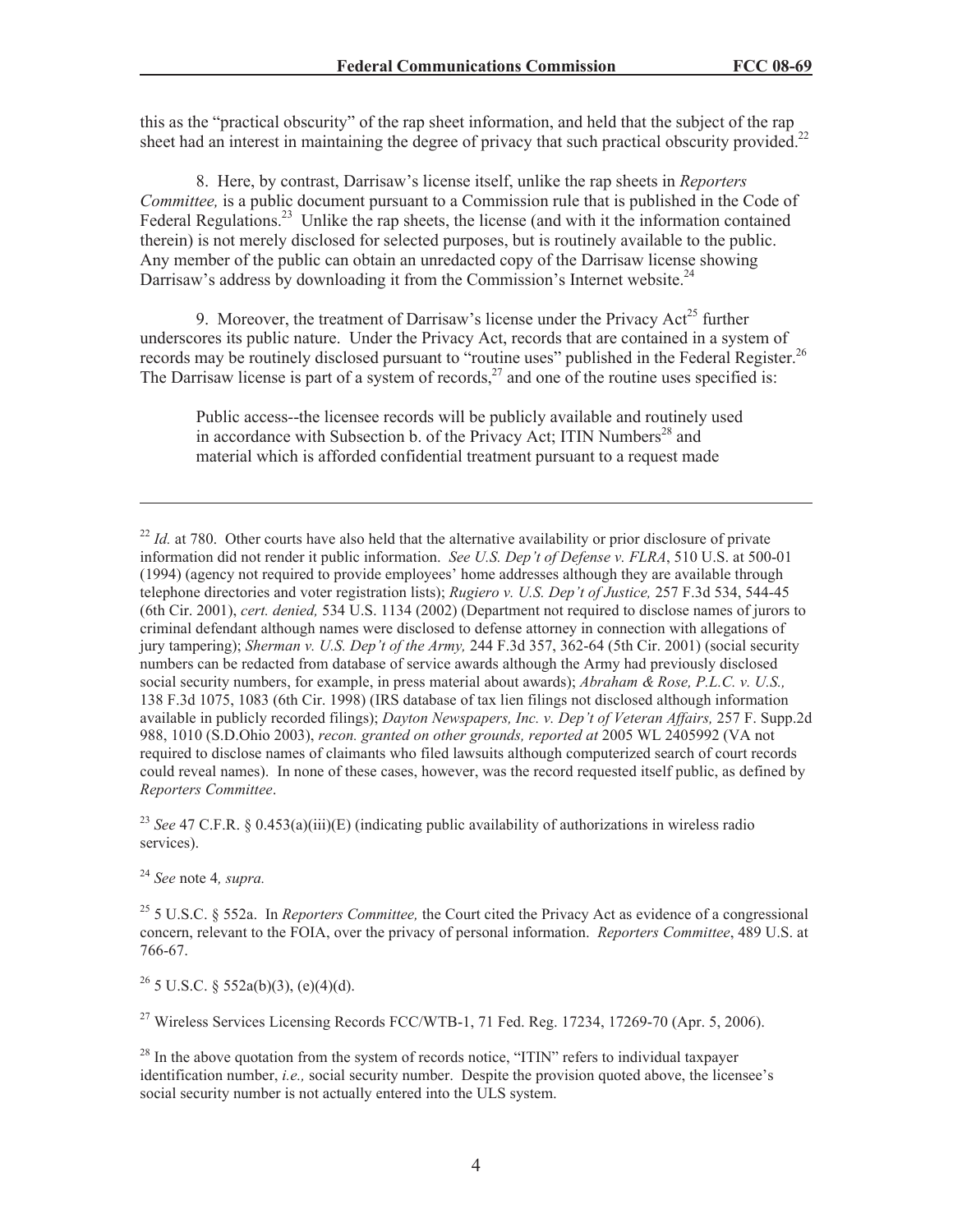under 47 CFR  $0.459^{29}$  will not be available for public inspection:

Thus, with the exception of any licensee information for which a request for confidential treatment has been made to the Commission, the Commission has given public notice that the contents of the license are public information. We agree with Harding that having done so, we cannot now represent, in responding to a FOIA request, that such information about Darrisaw and other licensees is private.

10. We find that the fact that Harding himself may not be able to download the unredacted license from the Internet, because he appears to remain incarcerated, without access to the necessary computer facilities, should not weigh against granting his FOIA request.<sup>30</sup> We find no basis to differentiate the material provided to Harding under FOIA , on grounds of his incarceration when, in the absence of a privacy interest favoring nondisclosure, we likely would grant an identical FOIA request from another requester.<sup>31</sup> The identity of the FOIA requester is, in general, irrelevant to the merits of the request.<sup>32</sup> Moreover, we find that the principles underlying the FOIA would not be served by denying records to a FOIA requester who could not reasonably be expected to obtain information in the manner it is customarily offered to the public.<sup>33</sup>

11. In view of the foregoing, we direct WTB to release to Harding a copy of the Darrisaw license that is unredacted.<sup>34</sup> The license should be provided to Harding in care of the appropriate official at the facility in which Harding is incarcerated.

<sup>31</sup> We would simply inform such other requester that Darrisaw's license records are routinely available for public inspection and explain the requester's options for obtaining those records including having them downloaded from the Commission's ULS website, obtaining copies for a fee from the Commission's duplicating contractor, or securing copies from Commission staff subject to payment of any applicable FOIA fees.

<sup>&</sup>lt;sup>29</sup> The type of material that may be accorded confidential treatment under 47 C.F.R.  $\S$  0.459, as referred to in the above quotation from the system of records notice, includes but is not limited to confidential commercial or financial information.

<sup>&</sup>lt;sup>30</sup> See Joel Harding, 22 FCC Rcd 10461 (2007) (noting Mr. Harding is a prisoner at the Alger Maximum Correctional Facility in Munsing, Michigan).

<sup>&</sup>lt;sup>32</sup> *See Reporters Committee*, 489 U.S. at 771 ("[Unless the requesting party can claim a privilege against disclosure], the identity of the requesting party has no bearing on the merits of his or her FOIA request . . . . [the requester's] rights are no different from those that might be asserted by any other third party . . . . ").

<sup>33</sup> *See Anderson v. Dep't of Health and Human Services,* 907 F.2d 936, 941 (10th Cir. 1990) ("The FOIA is to be broadly construed in favor of disclosure"). *See also Comer v. IRS,* No. 97-CV-76329 (E.D.Mich 1999), *reported at* 1999 WL 1022210 at \*2 and n.2 (although, on the facts of the case, the FOIA did not require the agency to provide documents that the requester could theoretically get himself, the court was "perplexed" that the agency did not simply copy the information and send it to the requester). *See also Improving Agency Disclosure of Information, E.O. 13392 (Dec. 14, 2005)* at § 1(b) ("Moreover, agencies shall provide FOIA requesters, and the public in general, with citizen-centered ways to learn about . . . agency records that are publicly available (e.g., on the agency's website) . . . . ").

<sup>&</sup>lt;sup>34</sup> Our decision is, of course, limited to determining Harding's rights under the FOIA. Accordingly, we express no view on whether his receipt of this information would be consistent with applicable regulations regarding the operation of his correctional facility.